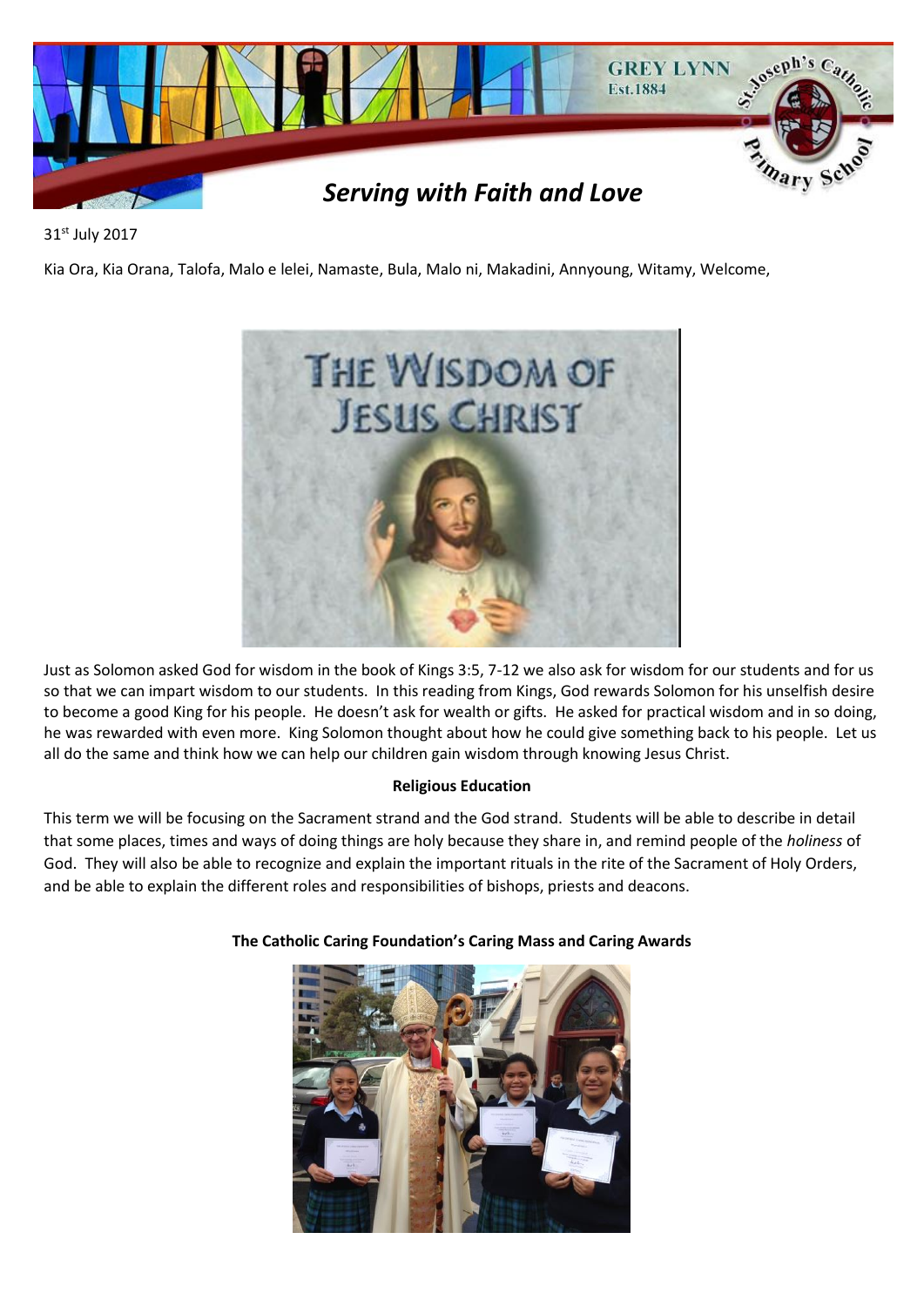Our students Lilyana, Brianna and Neveah were awarded a Caring Award by Bishop Patrick Dunn at the Catholic Caring Foundation's Caring Mass and Caring Awards at St Patrick's Cathedral on Wednesday July 26<sup>th</sup>, for their outstanding care and commitment to caring for others in our community.

The Foundation, through donations and bequests, has been supporting communities in need with grants for emergency housing, domestic violence prevention, elderly support, growth programmes for youth, foodbanks, refugee, migrant and new settler support services and families in crisis for over 25 years. Please support the annual July Appeal and help those in desperate need in our community.

[www.caringfoundation.org.nz](http://www.caringfoundation.org.nz/)

### **Alumni Mass**

Save the date! This Sunday at 8.30am at St Joseph's Parish Church, there will be a special Mass for the Alumni of St Joseph's School. All past students, teachers, staff and their families are invited to celebrate the association they have had over the years with St Joseph's School. This is the beginning of an everlasting friendship with the school. Everyone is welcomed.

### **School Banking**

Congratulations to our first bankers!!! There are already a few banking envelopes that have been deposited into the ASB Banking box we have in our office. Every fortnight these will be taken to the ASB to be banked on behalf of your child. This is a great way to teach your child how to save regularly.

### **Assembly**

This week on Friday 4<sup>th</sup> August, at 12.15, we have a very special assembly. Firstly, we will be listening to the finals of our school Speech Competition. The teachers, with the help of their students, will have chosen 3 finalists per class and these children will be presenting their speeches at this assembly.

# **Reflections on Speech Trials – Room 5**

*While I was saying my speech, I felt very nervous as well as excited. Nervous because I was really hoping that the class would like my speech. I tried to make it entertaining and I got a little bit of laughter from the crowd which made me feel better and more confident. I know that with the feedback and feed forward I receive, I will get better and better, the next time I do my speech. Year 6 Franklin Momoivalu – Room 5*

*During my speech experience, I have learnt that giving a speech is not about just talking but modulating my voice to present an idea which is convincing and with confidence. Delivering a speech can be easy, hard, frustrating or even sad from my experience. I want to deliver a speech that showcases my ability to be confident and be an entertaining speaker. Now I have knowledge of how to deliver an informative and an entertaining speech about a topic I am passionate about. Year 6 Nevaeh Pereira - Room 5*

*When I first said my speech it was not meeting the success criteria because I was reading from my cards and not engaging my audience. I listened to my peers and found them more confident and funny. Now my challenge was to read and understand the speech criteria to be successful. Making the speech entertaining and modulating my voice were the two main areas I am going to work on. Year 6 Johanis Siemsen - Room 5*

We will also be celebrating the successful sellers of our Whittaker fundraiser. There has been a very generous donation given to the first and second seller of the fundraiser and there will also be a surprize for the top selling class. There are still a few families that need to send their payments to school. Can this be done as soon as possible as we need to pay Whitakers this week?

I wish to thank everyone who has gone out of their way to support the school with this fundraiser. Without your help it would have been extremely difficult for the staff and BOT to sell all these chocolates ourselves.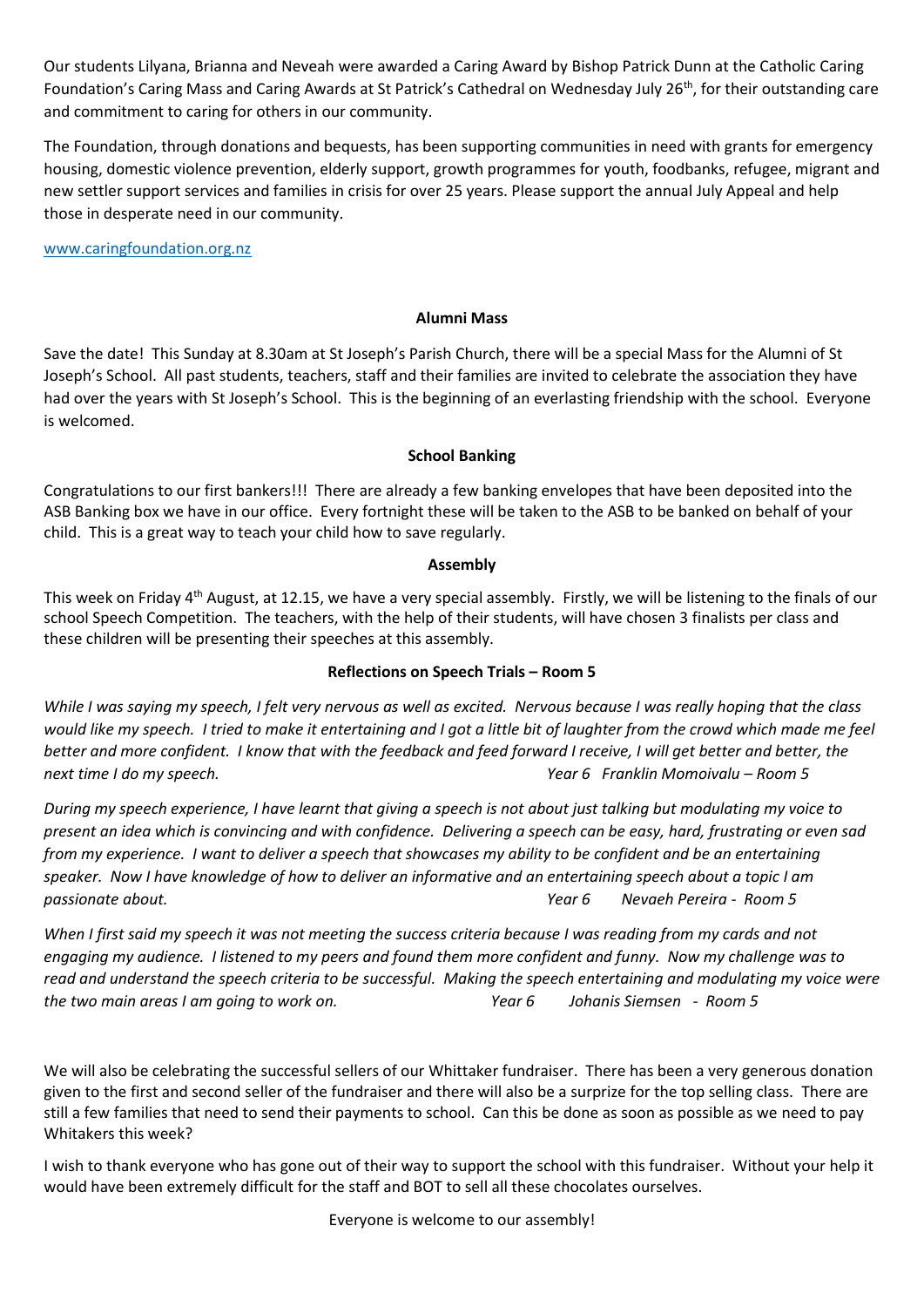#### **Library**

Our library will be open to our students every Thursday lunchtime. This will be run by Mrs Lee with the help of her 3 librarians, Neveah, La-Rania and Lakyn.



**PTA**

Thank you to the PTA for their never ending support. Please be aware that everybody is invited to their meetings. The first one of this term will be in our staffroom next Tuesday 8<sup>th</sup> August at 3.15 pm. You do not have to be in the committee but any support and ideas for fundraising will be very helpful.

The PTA so far have been paying for all our buses to and from our various outside trips, and also some of the shows we have had in the hall. Without them paying for these, the cost would go back to the parents. The main goal of the PTA is to replace the bark in the playground with safety matting. The cost for this is extremely high and only with the support of parents and our community can we reach our target.

#### **Uniform**

Thank you to all parents who make sure that their child is in the correct uniform. We are seeing a few lapses especially in the jackets. Every child was given, free, a black Vodafone jacket to wear. They also have the light blue jackets and St Joseph's jumpers to keep themselves warm. Please do not let your child come to school in any other jacket. Wearing the school uniform correctly is a part of having pride in your school.

#### **Sports/PE Uniform**

During this winter term it is important that we carry on with our fitness regime. Please make sure that your child has their fitness uniform; light blue t-shirt or polo shirt, black shorts and trainers, every Wednesday, Thursday and Friday. They need to come to school in their normal uniform and then will get changed into their fitness uniform when they get to school. Thank you for your support in making sure this happens.

#### **Netball**

The games have started up again and well done to last Saturdays results. The girls are improving every week and enjoying the connections with other schools. Thank you to Mrs Victor there supporting the girls.

Every Saturday the team plays at the Windmill Road courts. This link will lead to the times of their games. <http://www.aucklandnetball.co.nz/auckland-netball-three-kings-competition/>

#### **All Blacks**

At the end of last term there were three very lucky students who went to see the All Blacks play at Eden Park. Lilyana, Boston and Dominic were chosen by their peers to be VIP's at the game on Saturday 24<sup>th</sup> June. We thank our sponsors KidsCan for giving these well-deserved students this fabulous opportunity.

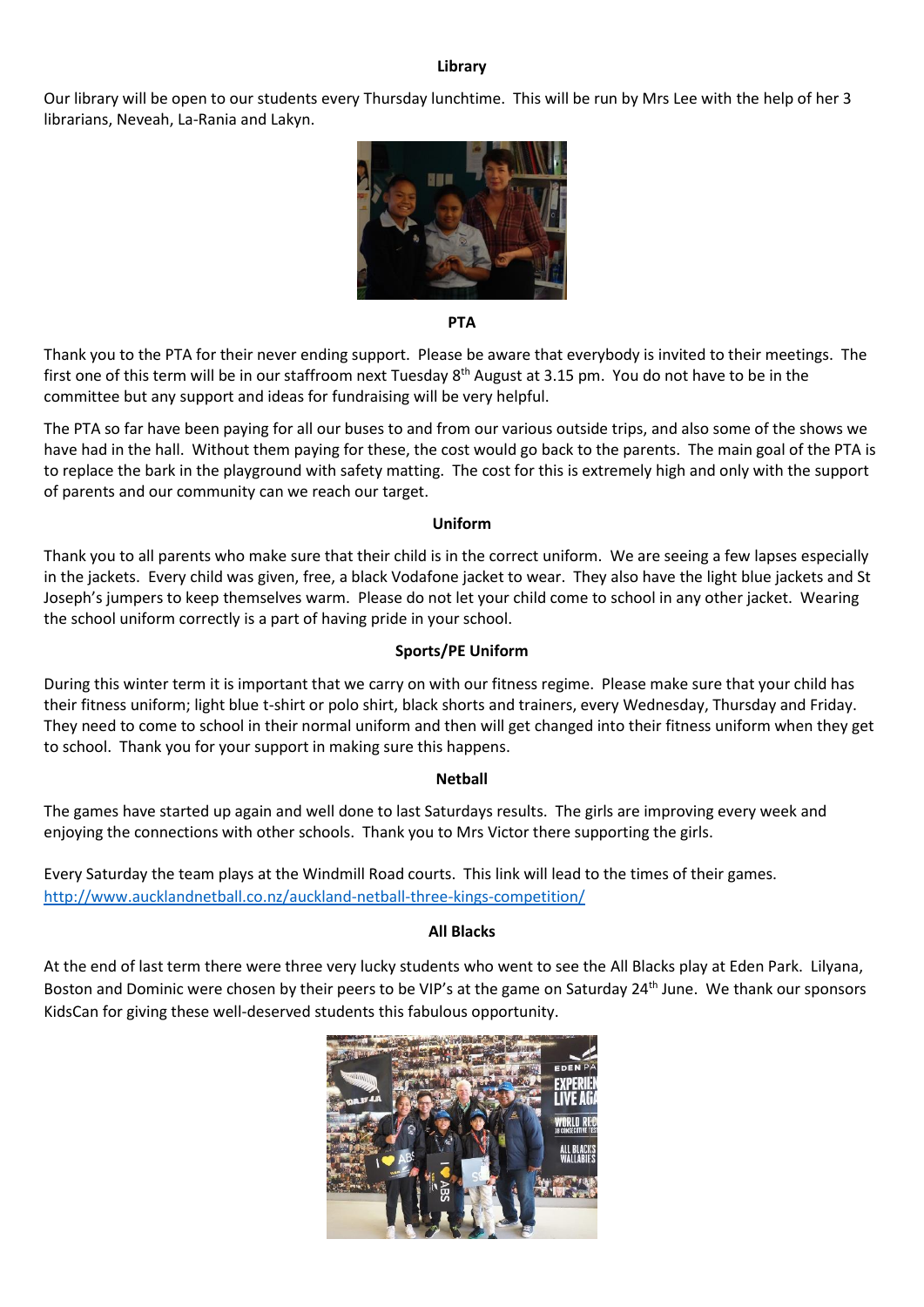#### **Absentees**

Please note that if your child is absent it is your responsibility to inform the school in a timely manner. We need to enter the attendance details onto a website twice a day and if there is no explanation for them not attending school they are automatically noted down as being '**Truant'**. The entry, onto the website, is completed by 9.30am. If there has been no contact from you then Maddy will either call or email the address, we have on file to ask for a reason for their absence. If we receive no explanation, then the entry reverts automatically to being truant.

# **Jonah-Man Jazz**

**Music and Lyrics by Michael Hurd**

**Script by St Joseph's School pupils.** 



This is the story of a man named Jonah, who was asked by God to go to a place called Nineveh and tell the people living there to stop being bad. Join us on Jonah's amazing journey. The production will be in Week 9, Friday 22<sup>nd</sup> September, starting at 6.00pm in the hall. Book the date now!!!

This year our production will be slightly different as the script will be written by the students with the help of our Music teacher, Ms L'Estrange. We are also asking for your support and help in costuming, props, ticket sellers, lighting, green room, and any other aspect that we may need. A production meeting will be advertised soon and we would appreciate 'many hands to make light work.'

# **Birthdays**

Happy Birthday to our July birthdays; Andreas Finepolo, Manini Tofilau, Tanya Hoglund and Afuafu Fa'apoi

May God always keep you close to His heart.

| <b>DAY</b>      | <b>DATE</b>             | <b>EVENT</b>                        |
|-----------------|-------------------------|-------------------------------------|
| Tuesday         | $1st$ August            | NSW English 9.30 am                 |
| Tuesday         | 1 <sup>st</sup> August  | PTA Meeting 3.15pm in the Staffroom |
| Wednesday       | 2 <sup>nd</sup> August  | St Mary's Students in our school    |
| Thursday        | 3 <sup>rd</sup> August  | Zoo trip                            |
| Friday's        | Weekly                  | Kapa Haka                           |
| Friday's        | Weekly                  | Les Mills Fitness                   |
| Friday          | 4 <sup>th</sup> August  | Assembly - Speeches 12.15 pm        |
| Sunday          | 6 <sup>th</sup> August  | 8.30 Alumni Mass                    |
| Monday - Friday | $7th - 18th$ August     | Dental Van in school                |
| Tuesday         | 8 <sup>th</sup> August  | St Mary MacKillop's Feast Day       |
| Friday          | 11 <sup>th</sup> August | Be Bright - Eat Right show 9.30am   |
| Tuesday         | 15 <sup>th</sup> August | Assumption Mass 12.00 noon          |

#### **Term Dates**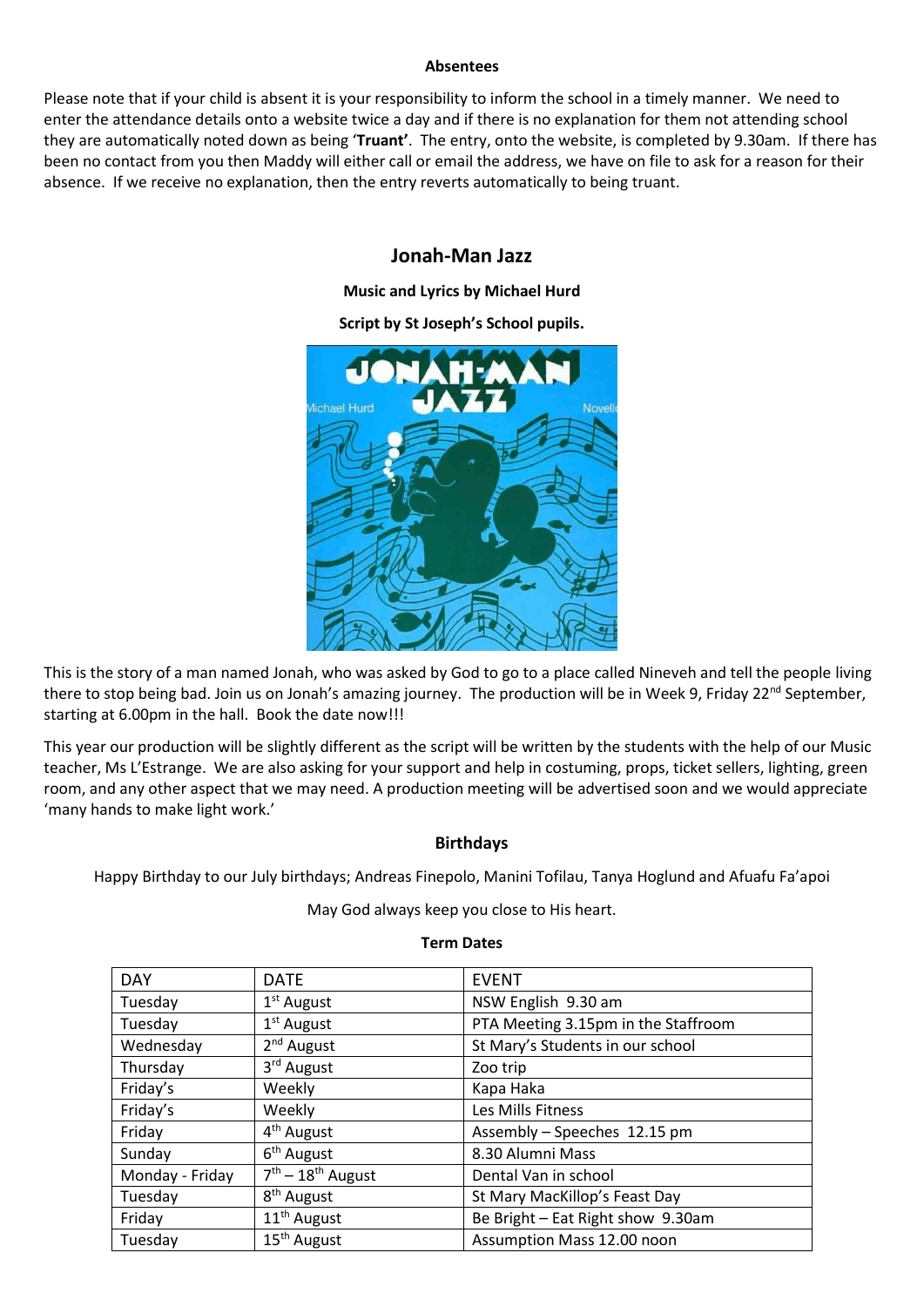| Tuesday      | 15 <sup>th</sup> August                  | NSW Maths 9.30 am                |
|--------------|------------------------------------------|----------------------------------|
| $Mon-Friday$ | $14^{\text{th}} - 18^{\text{th}}$ August | Maths Week                       |
| Thursday     | 24 <sup>th</sup> August                  | Footsteps Dance company          |
| Friday       | 25 <sup>th</sup> August                  | Duffy Show                       |
| Wednesday    | 30 <sup>th</sup> August                  | <b>School Vision Screening</b>   |
| Friday       | 1 <sup>st</sup> September                | Taki Rua show                    |
| Monday       | 11 <sup>th</sup> September               | Duffy Role Model Assembly        |
| Tuesday      | 12 <sup>th</sup> September               | Hearing and Vision testing       |
| Wednesday    | 13 <sup>th</sup> September               | <b>BOT Meeting</b>               |
| Thursday     | 14 <sup>th</sup> September               | Years 7 & 8 Immunisation         |
| Thursday     | 21 <sup>st</sup> September               | Netball Tournament for years 5-8 |
| Friday       | 22 <sup>nd</sup> September               | Jonah-Man Jazz production        |
| Friday       | 29 <sup>th</sup> September               | End of Term 3                    |

Website link:<http://www.st-joseph.school.nz/>

God bless, Regina Smuga **PRINCIPAL**